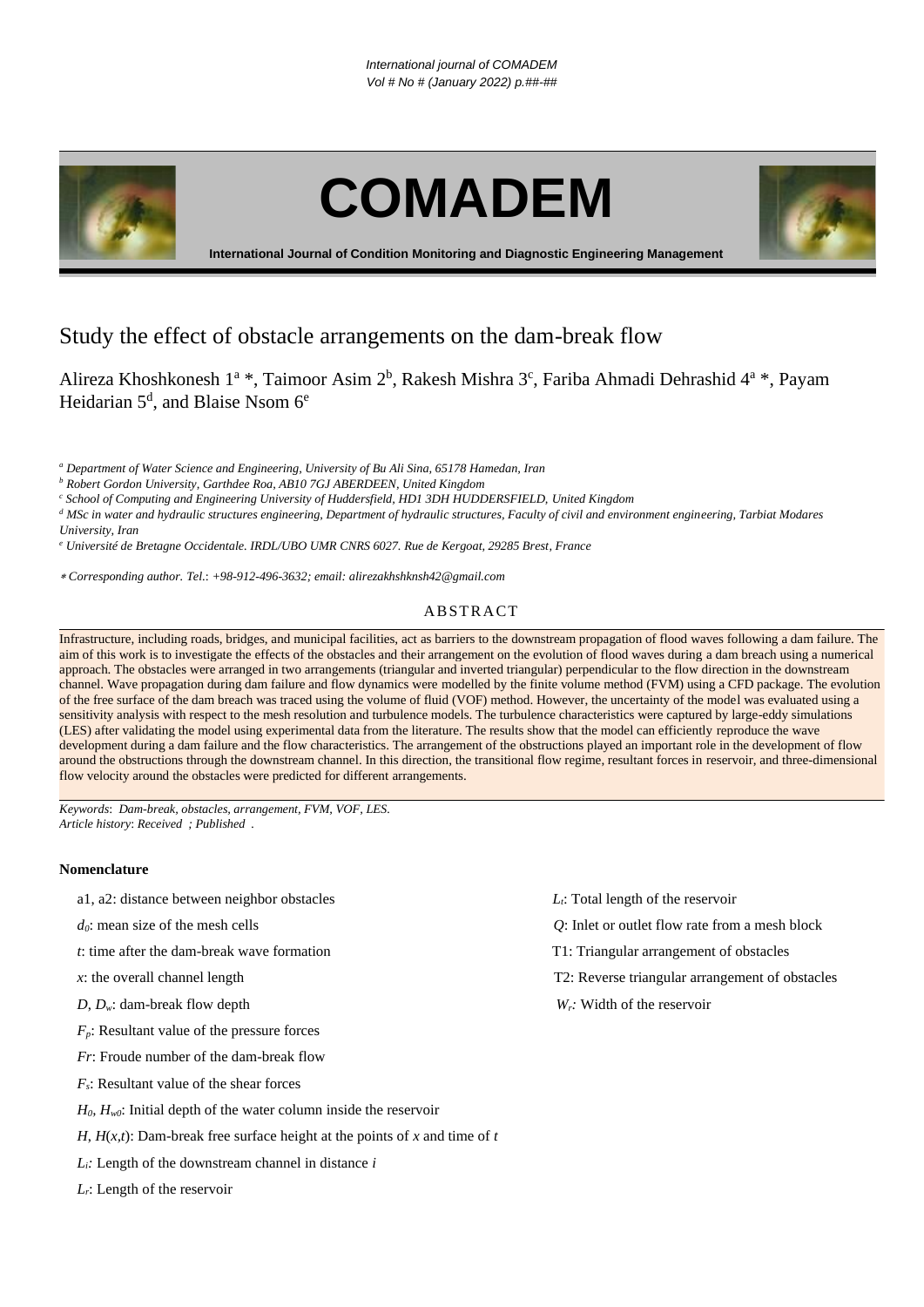#### **1. Introduction**

Infrastructures, including buildings, roads, and bridges, play an important role in dissipating flood energy. This is because these structures act as vertical barriers against the propagation of flood waves. Catastrophic floods triggered by dam failures around the world have cost many lives and property in recent decades. Many urban areas downstream of the dams are affected by the severe flood events. In experimental and numerical studies dealing with the dam breach phenomenon, the resistance effect of infrastructures against flood development is an interesting topic.

When a dam breaks, the still water column in a reservoir collapses and rapid unsteady flow occurs in the downstream channel. Both reservoir and downstream conditions can affect the propagation of flood waves during a dam breach. Reservoir conditions, including water level, gradient, fluid viscosity, and shape of the reservoir, are important parameters for the generation and evolution of the flood wave during a dam failure, especially in the initial phase (Nsom et al. (2000-2019), Khoshkonesh et al. (2019,2021), Bahmanpouri et al. (2020)). The conditions in the downstream channel, including tailwater depth, floodplain, transitions or obstructions, and complex geometry, can alter the flow characteristics of the dam breach as well (Kocaman and Guzel (2011), Yilmaz et al. (2013), Aureli et al. (2015), Gu et al. (2017), Khoshkonesh et al. (2019), English et al. (2021), Ahadiyan et al. (2022)).

The complex geometry in the downstream channel leads to the reflection of the dam break wave, the formation of jumps and local 3D flows, oblique waves and flow detachments (Ozmen-Cagatay and Kocaman (2010), Ozmen-Cagatay and Kocaman (2012), Kocaman and Ozmen-Cagatay (2012), Oertel et al. (2012), Azimi et al. (2018)). The single or series of obstructions, the invert hump and the lateral transitions in the downstream channel form a complex geometry that leads to the development of a mixed flow regime and dissipation of the energy of the dam failure (Soares-Frazao and Zech (2008), Wu et al. (2013), Yilmaz et al. (2017), Yu et al. (2019)).

There are numerous studies, both experimental and numerical approaches, on the effect of isolated or arrayed obstacles on the propagation of flow during dam failure in the downstream channel (Soares-Frazao and Zech (2007), Hansch et al. (2014), Issakhov et al. (2018), Issakhov and Imanberdiyeva (2019), Saghi and Lakzian (2019), Issakhov and Zhandaulet (2020)).

However, the resistance of a group of obstacles downstream of the dam to the propagation of dam failure waves has been investigated in only a few studies (Soares-Frazao and Zech (2008), Saleh et al. (2019), Fan et al. (2020)). Moreover, the arrangement of obstacles has not been considered as a crucial factor in the development of rotational flow, air entrapment, three-dimensional velocities and specific flow energy in the literature. However, this is crucial especially in urban and residential areas due to the different arrangement of buildings, roads and other infrastructures in cities.

Therefore, in the present study, wave propagation during a dam failure with a group of obstacles was simulated in two triangular and inverted triangular arrangements using a CFD package Flow-3D. The 3D numerical model was used in both simulations, while the Navier-Stokes equations were discretized using the secondorder finite volume method and the explicit central difference schemes. The evolution of the free surface was followed using the volume of fluid (VOF) advection. The model was validated using the experimental data published in the literature. Accordingly, the model uncertainty was evaluated by sensitivity analysis of the mesh resolution and turbulence models. The model of large-eddy simulations (LES) was adopted for both arrangement cases after the validation tests.

#### **2. Material and Methods**

#### *2.1. Governing equations*

The Navier-Stokes equations of motion in three-dimensional Cartesian coordinates and the addition of the volume and area components are given in equations (1-4).

$$
\frac{\partial (uA_x)}{\partial x} + \frac{\partial (vA_y)}{\partial y} + \frac{\partial (wA_z)}{\partial z} = 0 \qquad (1)
$$
\n
$$
\frac{\partial u}{\partial t} + \frac{1}{V_f} \left( uA_x \frac{\partial u}{\partial x} + vA_y \frac{\partial u}{\partial y} + wA_z \frac{\partial u}{\partial z} \right) =
$$
\n
$$
-\frac{V_f}{\rho} \left( \frac{\partial p}{\partial x} \right) + \frac{\mu}{\rho} \left( \frac{\partial^2 (A_x u)}{\partial x^2} + \frac{\partial^2 (A_y u)}{\partial y^2} + \frac{\partial^2 (A_z u)}{\partial z^2} \right) + g_x
$$
\n
$$
\frac{\partial v}{\partial t} + \frac{1}{V_f} \left( uA_x \frac{\partial v}{\partial x} + vA_y \frac{\partial v}{\partial y} + wA_z \frac{\partial v}{\partial z} \right) =
$$
\n
$$
-\frac{V_f}{\rho} \left( \frac{\partial p}{\partial y} \right) + \frac{\mu}{\rho} \left( \frac{\partial^2 (A_x v)}{\partial x^2} + \frac{\partial^2 (A_y v)}{\partial y^2} + \frac{\partial^2 (A_z v)}{\partial z^2} \right) + g_y
$$
\n
$$
\frac{\partial w}{\partial t} + \frac{1}{V_f} \left( uA_x \frac{\partial w}{\partial x} + vA_y \frac{\partial w}{\partial y} + wA_z \frac{\partial w}{\partial z} \right) =
$$
\n
$$
-\frac{V_f}{\rho} \left( \frac{\partial p}{\partial z} \right) + \frac{\mu}{\rho} \left( \frac{\partial^2 (A_x w)}{\partial x^2} + \frac{\partial^2 (A_y w)}{\partial y^2} + \frac{\partial^2 (A_z w)}{\partial z^2} \right) + g_y
$$
\n
$$
+ g_y
$$
\n(4)

 $V_f$ ,  $A_x$ ,  $A_y$  *and*  $A_z$  are volume and area fractions in *x*, *y* and *z* directions. Also,  $u, v, w, p, v, \rho, g_x, g_y$  and  $g_z$  denote the velocity components, fluid pressure, kinematic viscosity, fluid density and body accelerations. The volume of fluid method is used to track the evolution of the free surface area of the dam break across the channel. In addition, *F* represents the cells that contain the fluid. The *F* values are equal to 1 and 0 in fluid-filled and empty cells, respectively. The *F* value is a number between zero and one in half-filled cells (Hirt and Nichols (1981), Flow Science (2012)).

#### *2.2. Initial and boundary conditions*

The dimensions of the model and the initial and boundary conditions are shown in Figures 1 and 2 and Table 1. The computational domain included the four mesh blocks (Fig. 2). The free surface was a slip-free boundary condition, while the shear stresses at the free surface were zero.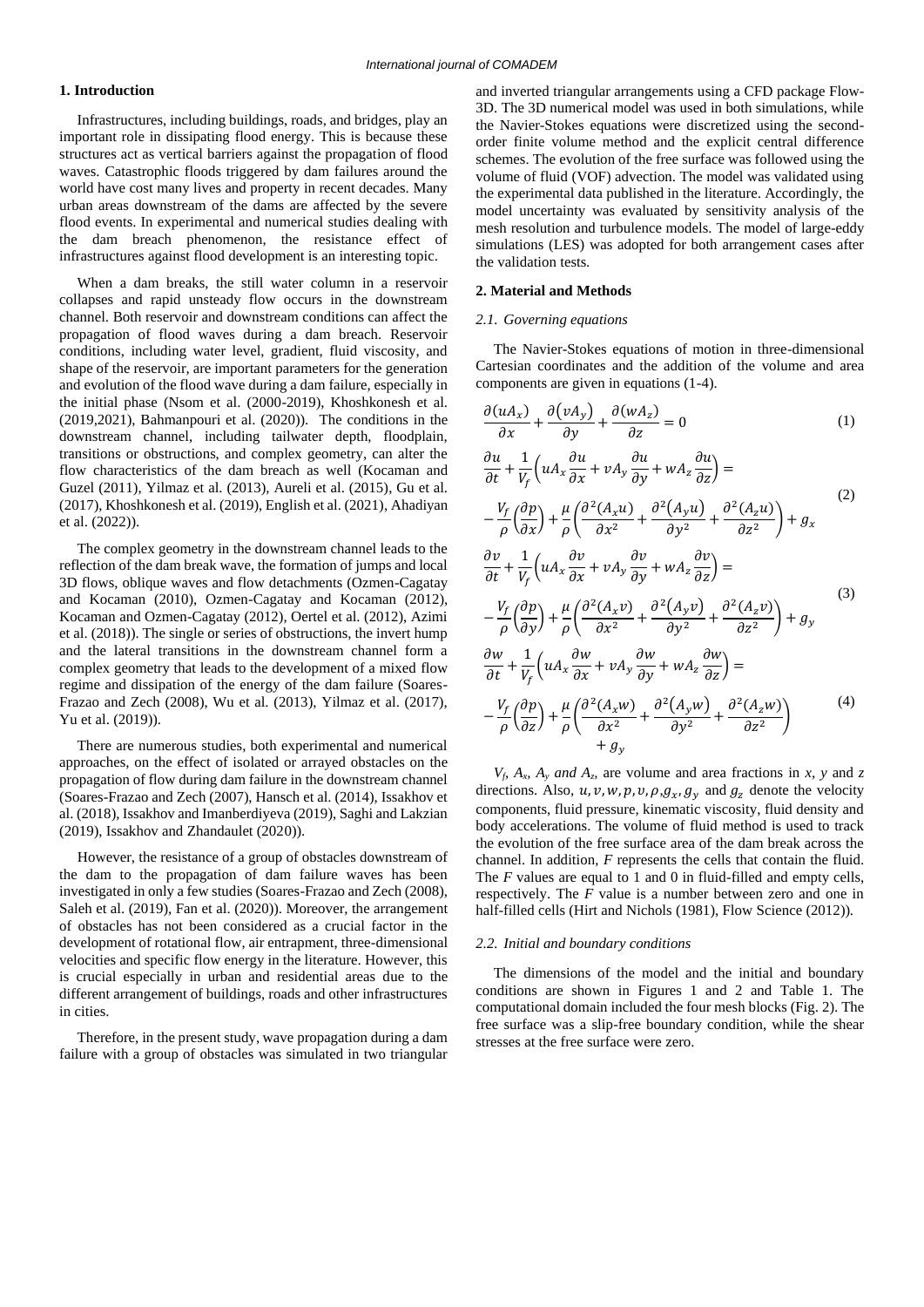

**Figure 1.** The plan of the dam-break models in triangular (up), and reverse-triangular (down) arrangements



**Figure 2.** The initial and boundary conditions (left), and the mesh resolution in the obstacles' cross-section (right) in triangular arrangement

The wall boundary condition was applied to the channel bottom, left, and side walls. The stag pressure condition set fluid velocities in the reservoir upstream to zero. The water depth of the reservoir  $H_{w0}$  represented the initial condition. In this study, the size of the computational domain in both cases was  $15*1.5*0.5m<sup>3</sup>$ 

in x\*y\*z direction. The calculation areas were covered by a structured mesh. The end point of the downstream channel was an outlet. In addition, all obstacles were oriented in the direction of the downstream channel.

**Table 1.** Dimensions of the dam-break models according to figure 1

| models                | $H_0(m)$ | $a_2(m)$ | $a_l(m)$ | $W_r(m)$ | $L_4(m)$ | $L_3(m)$ | $L_r(m)$ | Lt(m) |
|-----------------------|----------|----------|----------|----------|----------|----------|----------|-------|
| Triangular T1         | U.J      | 0.4      | U.J      | L.J      | 5.76     | 3.24     |          |       |
| Reverse-triangular T2 | U.S      | 0.4      | U.C      | L.J      | 5.76     | 3.24     |          | ⊥ື    |

#### **3. Results and Discussion**

The model was validated using the experimental data reported by Fraccarollo and Toro (1995), Lobovsky et al. (2014), Liu and Liu (2017). Sensitivity analysis was performed with respect to grid resolution and turbulence model as shown in Fig. 3-5. The model underestimated the temporal variation of the flow depth of the dam breach at the control point of  $x = 72.2$ cm, downstream the dam site (Fraccarollo and Toro (1995). Accordingly, the x-axis represents the duration of the dam break experiment from the beginning of the collapse of the water column to the wave development across the downstream. In addition, the y-axis shows the flow depth of the dam break at the control point of  $x = 72.2$ cm. However, the grid resolution and turbulence model did not significantly affect the model accuracy. In fact, the NRMSE value was about 10.9% for all models. As can be seen in Fig. 3, all models underestimated the flow depth by about 1.5 cm during  $t = 1$ s to  $t = 4$ s.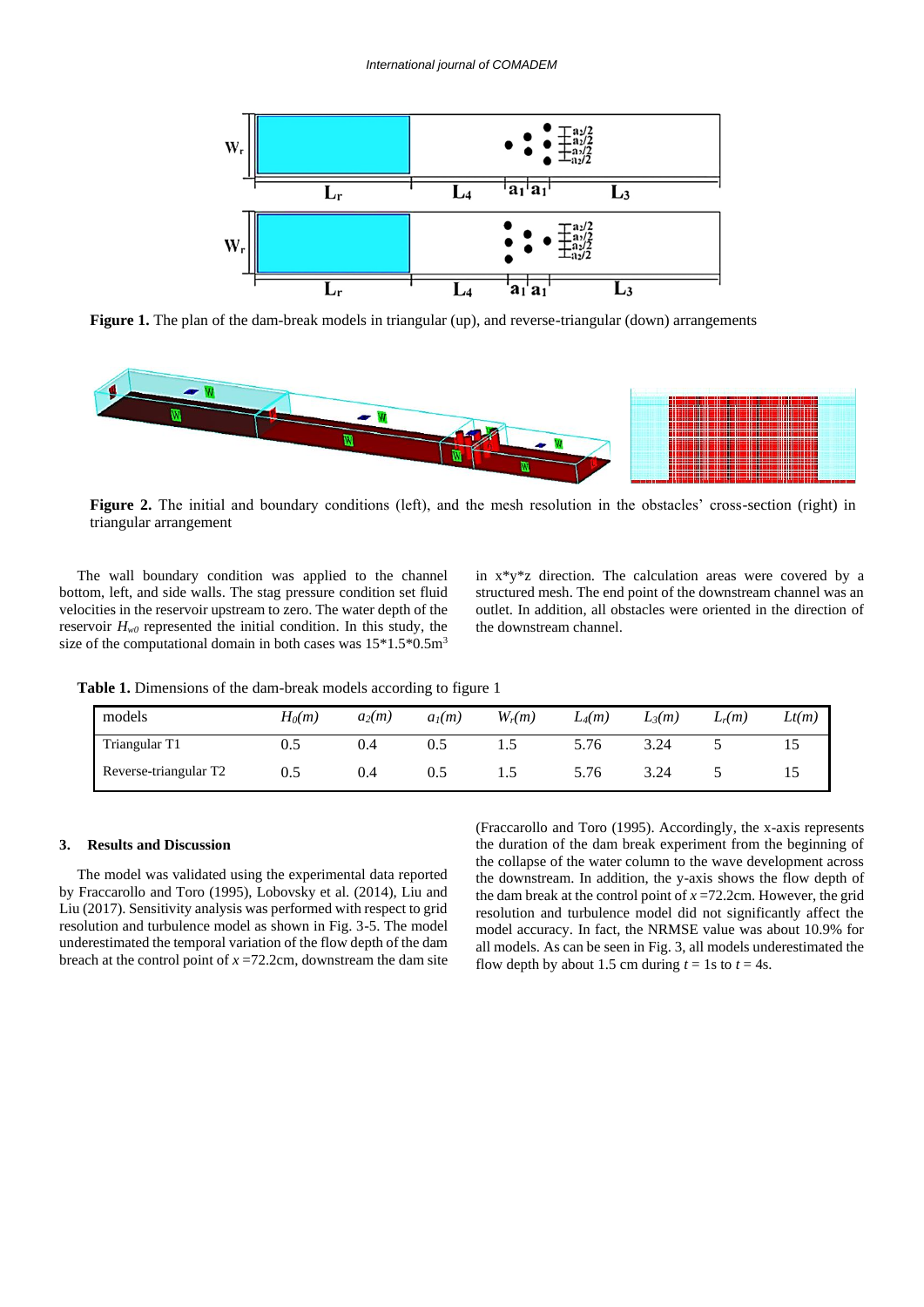*International journal of COMADEM*



**Figure 3.** Temporal variation of the dam-break flow depth  $D_w$  in the near field, (a-c) sensitivity analysis results on mesh resolution, (d) on turbulence models

Model accuracy in predicting the temporal variation of flow depth was reduced by decreasing the mesh resolution. The accuracy of the model in predicting the temporal variation of flow depth was reduced at the dam site  $(x=0)$  by decreasing the mesh resolution from  $d_0 = 2.5$ cm to  $d_0 = 3.75$ cm (Fig. 4). An evenness appeared in the diagram (Fig. 4c). The reason for this was that the discretization of the equations of motion in larger cells increased the error in the interpolation of the momentum values in the computational domain. It is worth noting that the performance of the model was much higher at a distance than near the reservoir. Moreover, the turbulence models did not play such an important

role in the accuracy of the model as in the first case (Fig. 4). The model also showed high accuracy in predicting the evolution of the free surface during dam failure at all stages except the middle stage. It overestimated the height of the free surface by reducing the mesh resolution. The results show that the mesh resolution has a greater influence on the model accuracy compared to the turbulence models. LES model used in both simulations of the obstacle array in the downstream channel. The accuracy of the model in reproducing the evolution of the dam-free surface was examined using the normal root mean square error (NRMSE).



**Figure 4.** Temporal variation of the dam-break flow depth  $D_w$  in the dam site (a-c) sensitivity analysis results on mesh resolution, (d) on turbulence models

**Table 2.** Dam-break simulation features (validation with experimental results of Lobovsky et al. 2014)

| Model | Run<br>time(h) | Mesh cells<br>mean diameter (cm) | Total number of<br>cells in mesh block1<br>in $x^*y^*z$ direction | Total number of cells<br>in mesh block1 in<br>$x^*y^*z$ direction |
|-------|----------------|----------------------------------|-------------------------------------------------------------------|-------------------------------------------------------------------|
|       | 0.21           | 1.125                            | $36 \times 12 \times 30$                                          | $101 \times 15 \times 34$                                         |
|       | 0.037          | 2.25                             | $15 \times 6 \times 24$                                           | $51 \times 8 \times 17$                                           |

**Table 3.** NRMSE values in predicting of the free surface profile (validation with results of Lobovsky et al. 2014)

| Model 1      |         |       | Model 2 |        |        |        |        |        |
|--------------|---------|-------|---------|--------|--------|--------|--------|--------|
| Time $(s)$   | 0.45    | 0.37  | 0.28    | 0.16   | 0.45   | 0.37   | 0.28   | 0.16   |
| <b>NRMSE</b> | 0.05450 | 0.109 | 0.0294  | 0.0375 | 0.0565 | 0.0995 | 0.0262 | 0.0385 |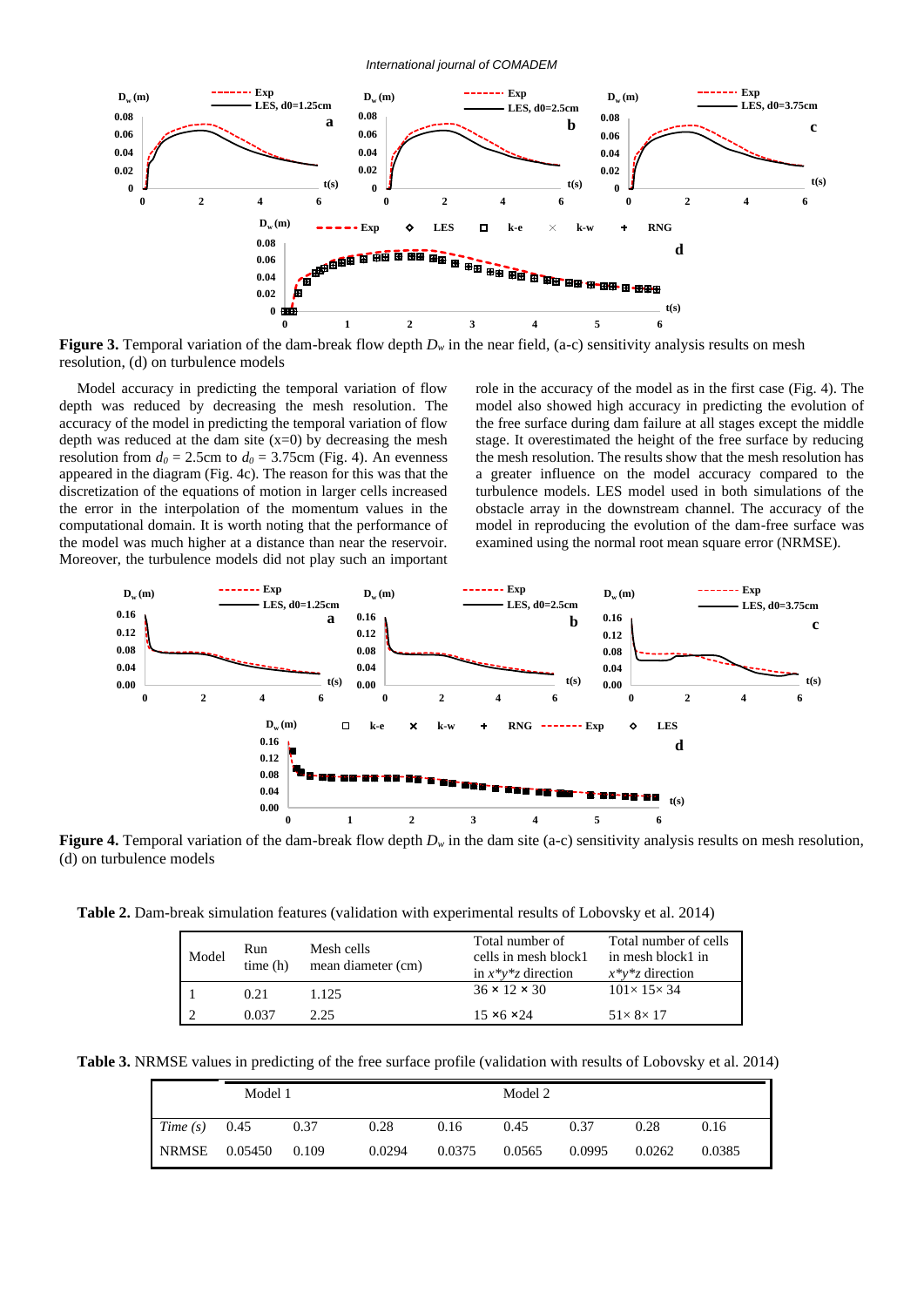The running time was about six times when the mesh resolution in the model validations was about two times (Table 2). Moreover, the lowest model accuracy was observed at  $t = 0.37$ s (Table 3).

The NRMSE values below 0.1 mean that the model has the highest accuracy in predicting the height of the free surface (Table 3). For Models 1 and 2, the highest and lowest accuracy of the model in reproducing the wave evolution across the downstream was at  $t = 0.28s$  and  $t = 0.37s$ , respectively. The NRMSE values at these time points were 3% and 10%, respectively. The possible reason for the decrease in model accuracy at  $t = 0.37$  was the rapid increase in the velocity of the reservoir, which was evident in the numerical results (Fig. 5h-5j). In fact, the model overestimated the velocity of the reservoir release. In the experimental results, on the other hand, the water column had collapsed and the wave propagated slowly downstream because of the resistance created by the removal of the sluice gate and the potential energy.

However, in the other cases, the prediction error was less than 6%. Thus, the performance of the model in predicting the profile of the free surface was remarkable. The model was validated using the mesh resolution in three cases with the mean cell size  $d_0 = 1.25$ cm, 2.5cm and 3.75cm and the turbulence models of RANS and LES at three time points after the dam break of  $t = 0.16$ s, 0.28s, 0.37s (Fig. 5). The initial depth of water in the reservoir  $H_{w0}$  was 0.3 m at the initial point of the reservoir  $x = 0$ . The length of the prismatic laboratory channel was 1.1 m. The performance of the model did not change dramatically at a mesh resolution of  $d_0 = 1.25$  cm compared to  $d_0 = 2.5$  cm. However, the accuracy of the model in predicting the profile of the free surface was significantly lower at a mesh resolution of  $d_0 = 3.75$  cm (Figs. 5a to 5j). There was no significant difference in the prediction of the free surface profile between the turbulence models of RANS and LES. The reason may have been the simple geometry of the downstream channel and the uniform evolution of the dam-break wave (Fig. 5k-5t).



**Figure 5.** The free surface profile evolution in the experimental (Lobovsky et al. 2014) and the numerical results, (a-j) the sensitivity analysis on the mesh resolution and on the turbulence models (k-t)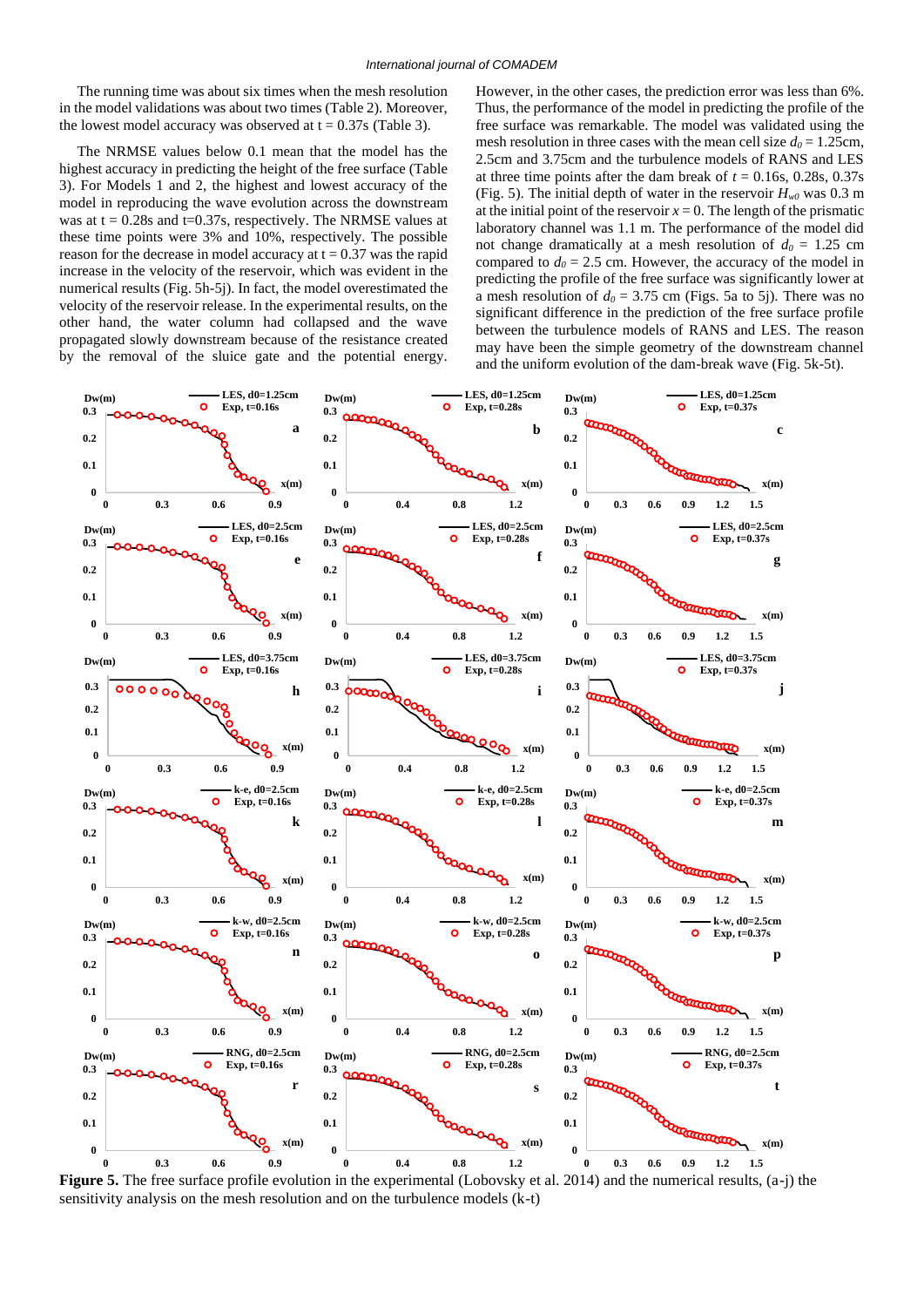| Model          | Total number<br>of cells | cells<br>Mesh<br>mean<br>diameter (cm) | Run time (h) | Mean fluid loss during<br>10s of simulation $(10^{-3} \text{ m}^3)$ | Number of<br>mesh blocks |
|----------------|--------------------------|----------------------------------------|--------------|---------------------------------------------------------------------|--------------------------|
| T1.            | 1823595                  | 1.975                                  | 1.46         | 5.76                                                                |                          |
| T <sub>2</sub> | 1823595                  | 1.975                                  | 2.40         | 5.42                                                                |                          |

**Table 4.** Dam-break simulation features in triangular (T1) and invert-triangular (T2) models

In the present study, the evolution of the dam break wave was reproduced with over 1.8 million cells, and the runtime was significantly higher for the reversed arrangement (T2) compared

to the T1 model. The possible reason was the increased resistance to dam break wave evolution caused by the first row of obstacles (Fig. 1 and Table 4).



**Figure 6.** Development of the free surface of the dam breach across the downstream channel (a) model T1 and (b) model T2. The profiles shown in the central axis of the channel. (H/V) scale: (1.5/4)

The development of the dam break waves occurred in five distinct phases: (i) wave formation in the initial stage, (ii) wave development with high velocity over the downstream channel before hitting the obstacles, (iii) wave reflection at the obstacles and slowing down of the flow, (iv) crossing the obstacles with fluctuations of the free surface, (v) attenuating of the wave over the downstream channel (Fig. 6).

The dam break flow was two-dimensional in phase (i), with a steep gradient of free surface in the dam area and a smooth curve in the reservoir. Thereafter, the free surface gradient at the wave front decreased while the wave accelerated in phase (ii). In this phase, the transitional flow developed. Accordingly, the free surface was smoothed throughout the channel in phase (iii). The height of the free surface was reduced by the time evolution of the dam break flow during phases (i-v) throughout the channel. In phases (iii-v), the flow had a three-dimensional character around the obstacles after impact. It is worth noting that the height of the wave runup over the obstacles was higher in model T2 than in model T1 (Fig. 6). The results were consistent with those of Ozmen-Cagatay and Kocaman (2012), Kocaman and Ozmen-Cagatay (2012). However, they did not report the effect of the arrangement of the obstacles on the run-up of the flow over the obstacles.



**Figure** 7. The wave evolution acoss the channel in models T1 and T2 at  $t = 4s$ . The color scale shows the free surface height (m)

The reservoir was emptied faster in model T1 than in model T2. In addition, wave runup over the obstacles was higher in model T2 than in T1. The flow separation was significant downstream of the second and third rows of obstacles in model T1, but only around the third row of obstacles in model T2. Accordingly, the superposition of transverse waves downstream of the third row of obstacles was observed in both models (Fig. 7). The result is consistent with that of Soares-Frazao and Zech (2007, 2008). However, they did not investigate the effect of aligned obstacles in the downstream channel.

Wave runup over the first row of obstacles was approximately the same in both models, but not in the third row at  $t = 2s$  and  $t =$ 4s. In addition, free surface fluctuations developed downstream at  $t = 4s$ . However, dam flow was dominant in the fluctuations upstream of the obstacles. The height of the run-up was reduced by wave development over the downstream channel. A mixed flow regime was observed around the obstacles (Fig. 8).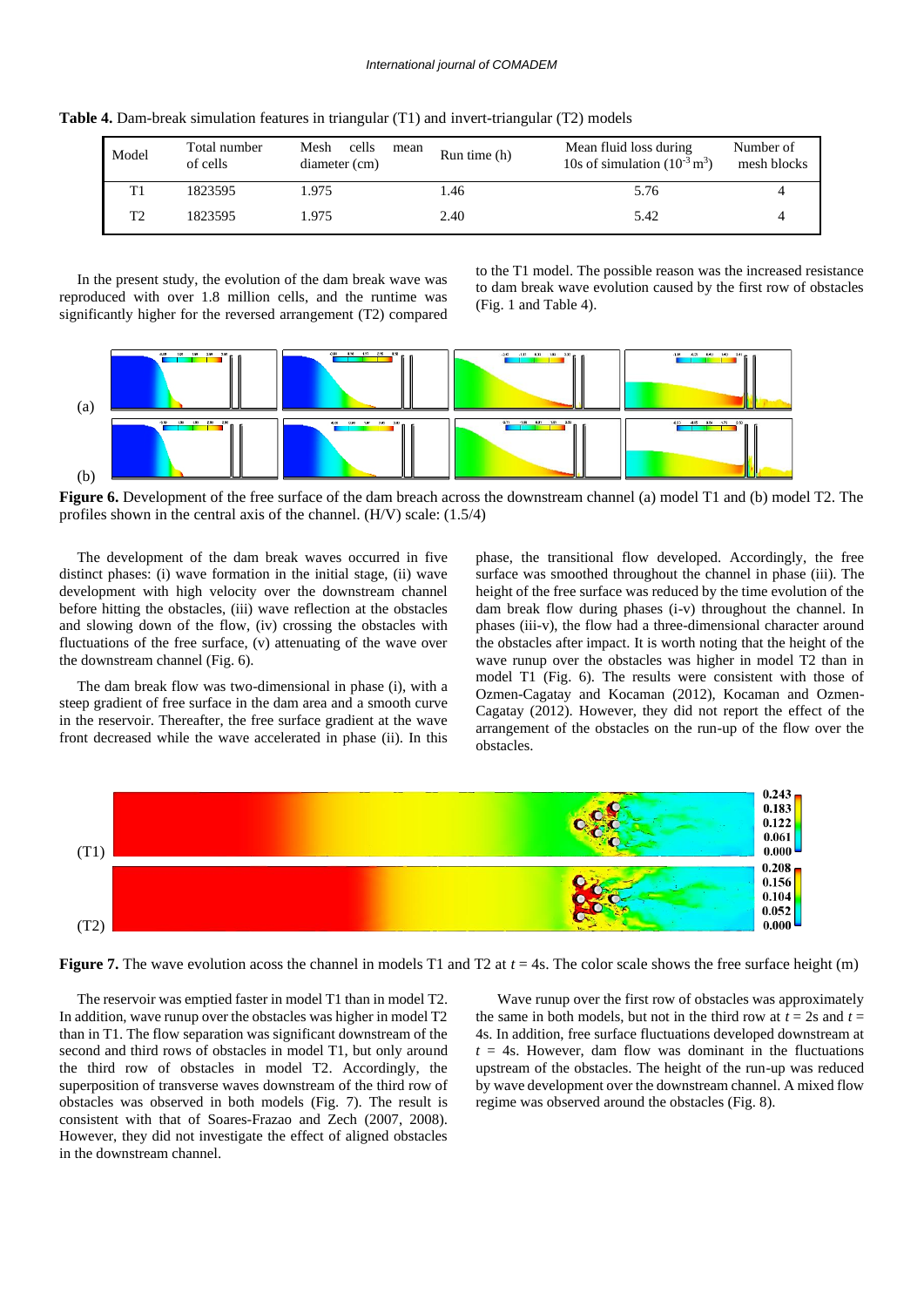

**Figure 8.** Dam-break free surface profiles in models T1 nad T2 at  $t = 2s$  and  $t = 4s$  (central axis of channel)

In T1 and T2, there is no difference in the leading distance of the dam break wave. Thus, the arrangement of the obstacles is not a significant factor in the distance of the wave development. The

result agrees with Ritter's analytical solution for wave dynamics over the fixed bed (Nsom et al. 2000-2019).



**Figure 9.** Advancing distance of the dam-break wave in models T1 and T2

The wave front propagating along the downstream channel during a dam failure in length x and time t had an upward trend in both models in triangular and inverted triangular configurations. It is worth noting that the arrangement of the obstacles did not significantly affect the distance of wave development during time (Fig. 9).



**Figure 10.** Froude number values across the channel in models T1 and T2

The Froude number is a criterion for the flow regime in an open channel. The unit value signifies the transitional flow, while the supercritical flow is formed when the Froude number value exceeds unity. In contrast, subcritical flow is formed when the Froude number is below unity. The fluctuations of the Froude number reflect the instantaneous change in the profile of the free surface and, consequently, in the depth-averaged velocity of the flow. As can be seen in Figure 10, the plots were converged upstream from the starting point of the channel at  $x = 0$  to  $x = 10.5$ m near the obstacles. The direct dashed line shows the critical flow with  $Fr = 1$ . In fact, the dam break wave propagated rapidly in the downstream channel while the Fr values increased from zero at *x*  $=0$  (the initial point of the reservoir) to about  $Fr = 2$  at  $x = 10.5$ m near the obstacles. Thereafter, the value decreased to one by the first row of obstacles in both the triangular T1 and inverted

triangular T2 models. However, the peak Froude number in model T2 (Fr = 3.7) was higher than the value in model T1 (Fr =  $2.8$ ) around the obstacles. The increasing trend continued downstream of the obstacles and through the flow exiting the outlet. The values of Froud number were changed with increasing tendency when they exceeded the critical value around the dam site. In fact, the flow regime was changed from subcritical in the reservoir to supercritical in the downstream channel. It is noteworthy that another change occurred in the first row of the obstacles where the Froude number values decrease while reaching the critical value with significant fluctuations. The main reason for the fluctuations is the formation of cross currents around the obstacles and the rapid change in depth-averaged velocity at this location over time. The Froude number values are significantly higher in model T2 than in model T1 around the obstacles in rows 2 and 3.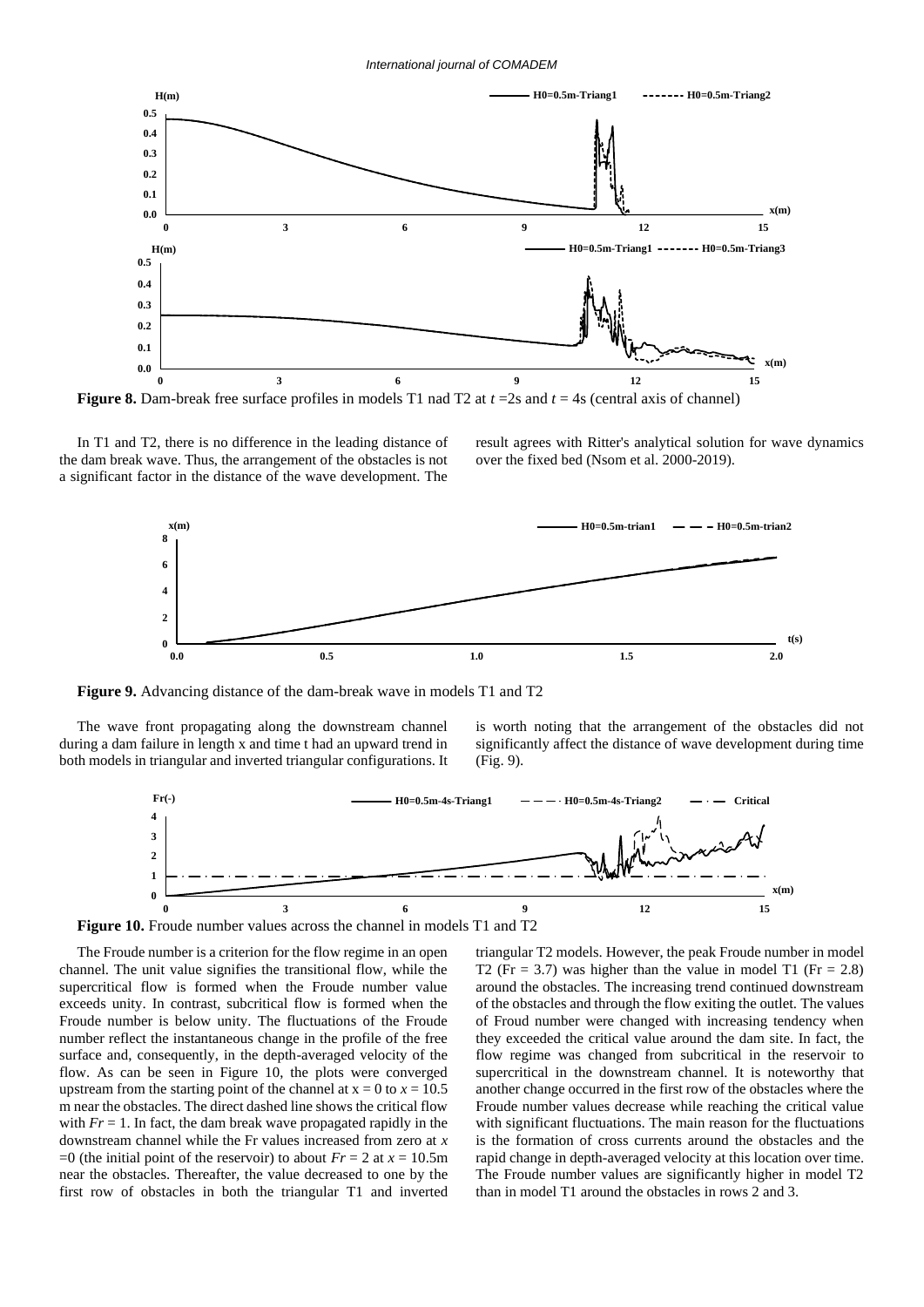*International journal of COMADEM*



**Figure 12.** Dam-break outflow hydrograph in the dam site in models T1 and T2

The arrangement of the obstacles has no effect on the temporal variation of the discharge depth and hydrograph in the dam area (Figs. 11 and 12). This is because the drag effects of the obstacles do not affect the reservoir, considering how far the obstacles are from the reservoir. The reservoir is emptied in the initial stage rapidly. Therefore, the steep slope is observed in the initial stage. The duration of rapid emptying of the reservoir is of the same order of magnitude as the instantaneous collapse of the water column at the dam site (Fig. 11).

According to Fig. 12, the outflow hydrograph also does not change with the obstacle's arrangement. The rising limb of the hydrograph has a steep gradient, while in the initial stage it rises to the peak value Qpeak. After that, it decreases slightly to the equilibrium flow rate Qe. The equilibrium flow rate is constant in the middle stage and decreases in the middle to last stages due to wave damping (Fig. 12). The results are consistent with those of Fraccarollo and Toro (1995) and Khoshkonesh et al. (2019).



**Figure 13.** Dam-break inflow hydrograph in the obstacles' place in models T1 and T2

The inflow hydrograph has a lower value in model T2 than in T1 because the reservoir is emptied faster in model T1. However, the models converge during the last stages. Therefore, placement of obstacles may affect the inflow hydrograph in the downstream channel. The peak inflow is larger in model T1 than in T2. Accordingly, the outflow of the dam breach is discharged more when it flows through model T1 (Fig. 13).

Flow in a dam breach is three-dimensional, and the components of flow velocity u, v, and w change in each section around the obstacles. As can be seen in Figure 14, the sign of the velocity changes in different directions around the obstacles. However, the horizontal component *u* has a positive sign in the y-direction. The velocity peak is about  $u = 0.6$ m/s in the horizontal direction, while the minimum value over the obstacle body is zero. The positive values are the horizontal velocity in the dominant downstream direction. The negative values are negligible. This is because the flow in the horizontal direction did not pass over the upstream obstacles. Moreover, the sign of the transverse velocity in the ydirection of the channel around the obstacles changed between  $v =$ -1m/s and 0.8m/s. In fact, the flow evolution was dominant on the

left side of the transverse direction. Moreover, the vertical velocity values were higher than the horizontal and transverse velocity values. The peak values changed between  $w = -1.5$ m/s and  $w =$ 1.7m/s in both upward and downward directions. The horizontal velocity component *u* is zero above the obstacles, but the velocity values increase and then decrease between the obstacles. In fact, the stagnation points form upstream above the obstacles. It is clear that the variations in flow velocity are larger in model T2 than in T1 because the drag effects of the obstacles in the first and second rows are larger in model T2 than in T1. The highest velocity values are observed in the vertical direction z, where the sign of the velocity changes from negative to positive. This is due to the fact that the flow develops in opposite directions after hitting the obstacles. Moreover, the value of the flow velocity between the obstacles and the sidewalls is negligible. The reason could be the small distance between the obstacles and the sidewalls and the dominance of the wall effects on the flow evolution. In fact, the distribution of the flow in different directions during a dam failure leads to a reduction of the flow energy when passing through the obstacles and the sidewalls (Fig. 14).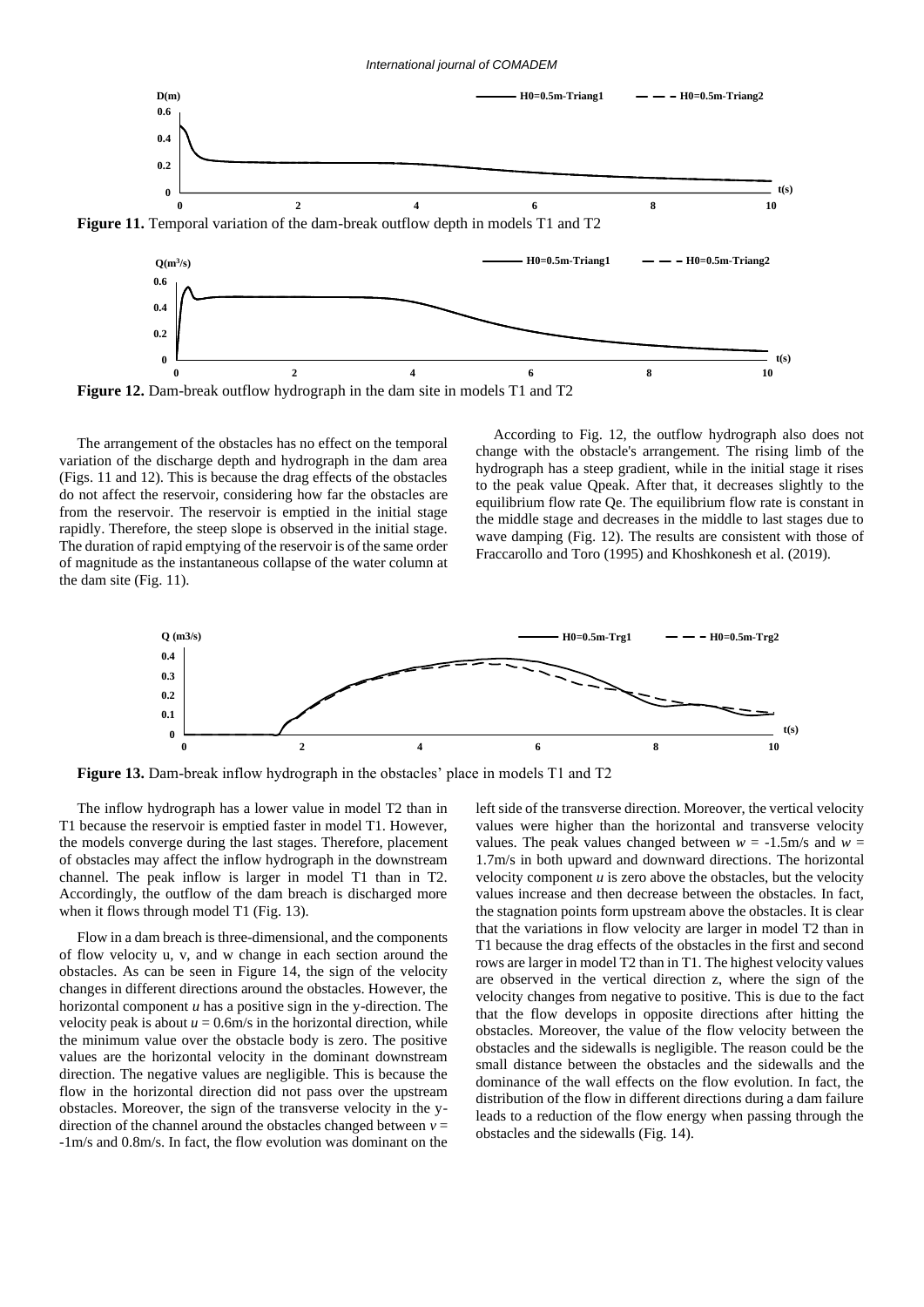

**Figure 14.** The velocity transverse profiles in three dimensions of Cartesian coordinates in models T1 and T2 at *t* = 4s (Input of mesh block 3)



**Figure 15.** The resultants of pressure and shearing forces within the reservoir in models T1 and T2

The pressure and shear forces act on the reservoir in different normal and tangential directions because of collapsing the stationary water column in the reservoir when the dam breaks. The shear force values increase in both horizontal and normal directions in the initial stage due to the rapid development of the free surface. Shear force *F<sup>s</sup>* values increased from zero to about 90 N during  $t = 2s$  after dam failure. The increase was due to the rapid development of the wave front in the horizontal direction in the downstream channel. However, the shear force increased with a slight slope to about 100 N during  $t = 2s$  to  $t = 4s$ . This was due to the propagation of a weak negative wave over the reservoir, which was opposite to the dominant wave propagation downstream. Thereafter, the shear force values decreased to about 20 N at  $t =$ 10s because the flow depth was reduced by the exit of the dambreak flow from the outlet and wave damping. The resultant pressure force in the reservoir was increased from zero at  $t = 0$  to about 20 KN at  $t = 5s$ . Thereafter, the value was constant during t  $=$  5s to t  $=$  6.5s. Wave propagation across the downstream channel decreased the pressure force values with a slight gradient to about 15 KN. The pressure force values were significantly higher than

the shear force because of water column weight. These values increase with a steep gradient from the first to the middle stage. This is due to the delay in outflow from the reservoir during dam failure and the significant difference between the momentum of the wave front and the static water in the reservoir. However, the values for the pressure force decrease with a slight gradient during the middle to last stages. It is clear that the highest resultant pressure force occurs during the middle stage when the reservoir was most depleted (Fig. 15).

#### **4. Conclusion**

The instantaneous wave development during a dam breach was modelled using a CFD package, while the effects of the downstream obstacle were investigated in a numerical approach. The model showed high accuracy in predicting the evolution of the free surface of the dam breach, but overestimated the outflow hydrographs of the reservoir. The performance of the model was highly dependent on the mesh resolution, while the fluid loss was negligible. The results showed that the arrangement of the obstacles played a significant role in the free surface elevation,